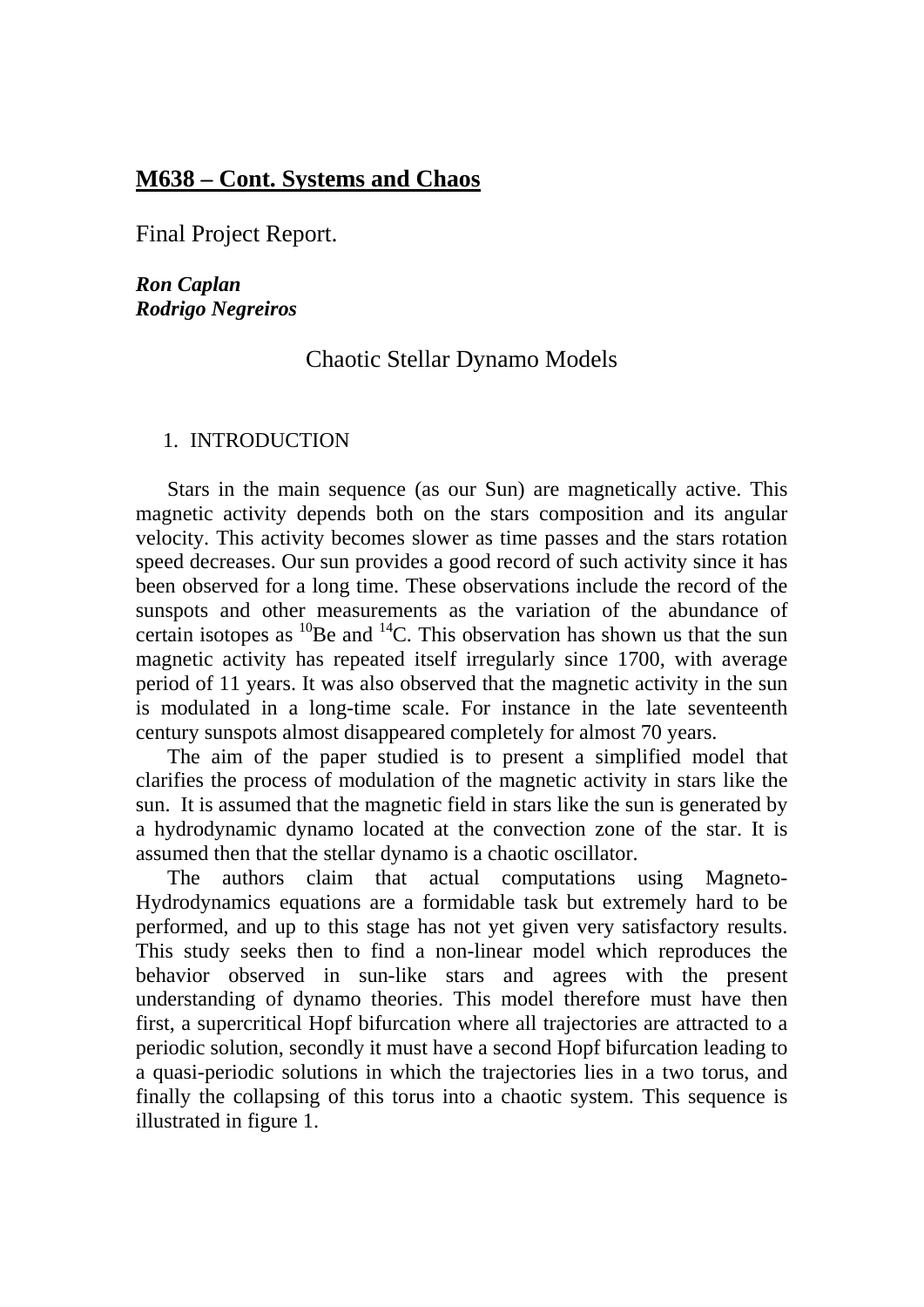

#### **Figure 1**

## 2. FORMULATION OF THE MODEL

### 2.1 - 1D Model

We start our model simplifying all complicated hydrodynamic information of the system into a single variable *z*. We represent the two different convective states by two fixed points in the *z* axis. Therefore we write our *z* as

$$
\dot{z} = \mu - z^2
$$

Where the parameter  $\mu$  is taken as a positive constant. We have then a saddle node bifurcation such that

$$
P^+ : z = \sqrt{\mu} \rightarrow \text{Stable}
$$
  

$$
P^- : z = -\sqrt{\mu} \rightarrow \text{Unstable}
$$

The other two coordinates of the system will denote the state of the magnetic field. Following the usual notation we separate the field into its Poloidal and Toroidal components. Therefore *y* will be used for the former and *x* for the later.

We identify  $r = (x^2 + y^2)^{0.5}$  as the intensity of the magnetic field. We now set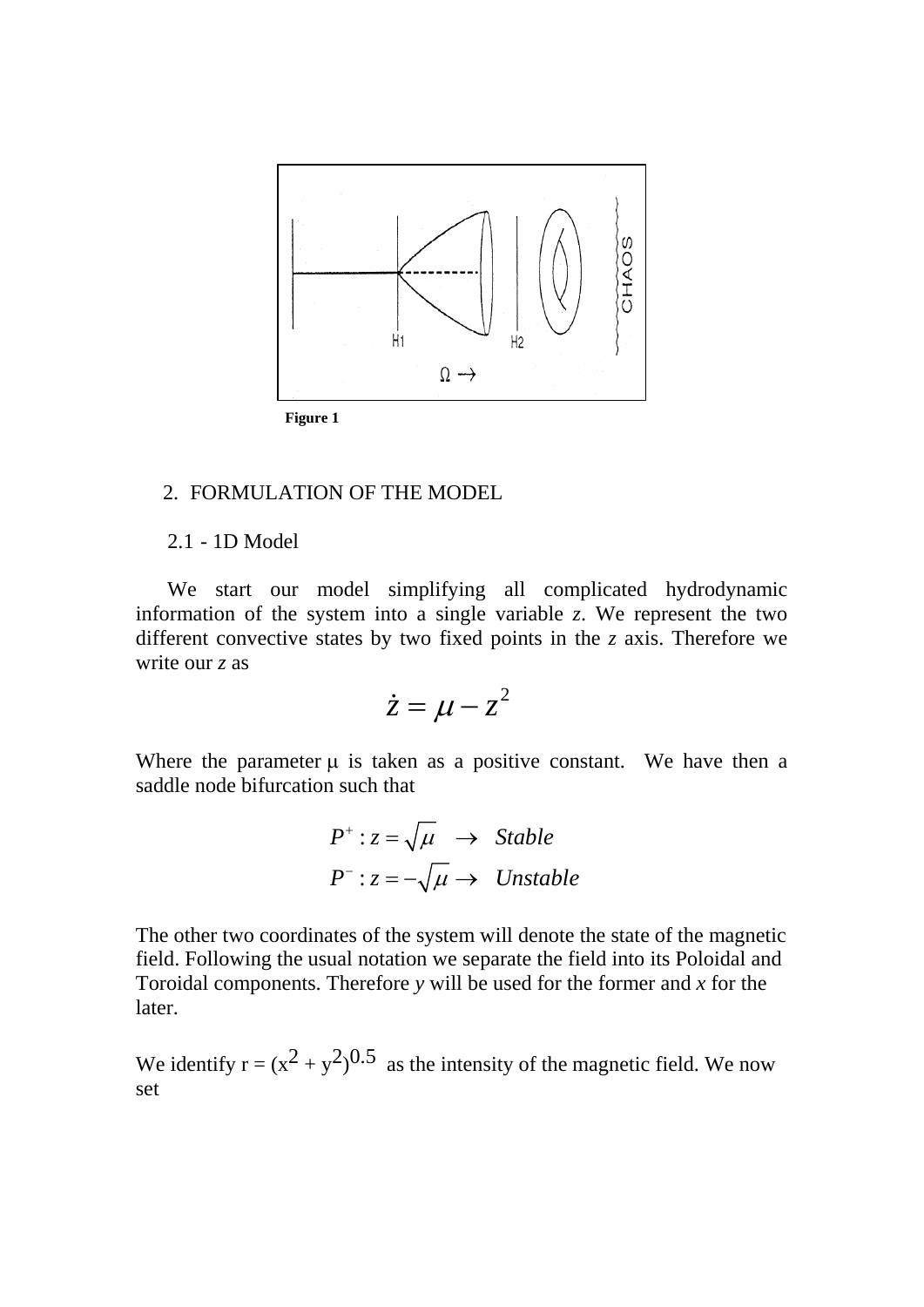$$
q = x + iy = re^{i\phi}
$$

We want to reproduce the magnetic instability by having the system going through a supercritical Hopf bifurcation. In order to have this behavior the following equation is adopted

$$
\dot{q} = (\lambda + i\omega)q + (a + ib)zq + O(|q|^2 q)
$$

Which give us the following system

$$
\begin{aligned}\n\dot{z} &= \mu - z^2 \\
\dot{x} &= (\lambda + az)x - (\omega + bz)y \\
\dot{y} &= (\lambda + az)y - (\omega + bz)x\n\end{aligned}
$$

Converting it to cylindrical coordinates

$$
\begin{aligned}\n\dot{z} &= \mu - z^2 \\
\dot{r} &= \lambda r + a z r \\
\dot{\phi} &= \omega\n\end{aligned}
$$

Where in last equations b was set to zero for simplicity.

Due to the fact that the equation on  $\phi$  is uncoupled the system is essentially two dimensional. Therefore doing a stability analysis in the two dimensional system involving *r* and *z* we one would find

$$
2 < -a\sqrt{\mu} \quad \lambda > -a\sqrt{\mu}
$$
  

$$
P^{+}: \sum_{\lambda < a\sqrt{\mu}} s_{\text{addle}}
$$
  

$$
P^{-}: \text{Saddle} \quad \text{Source}
$$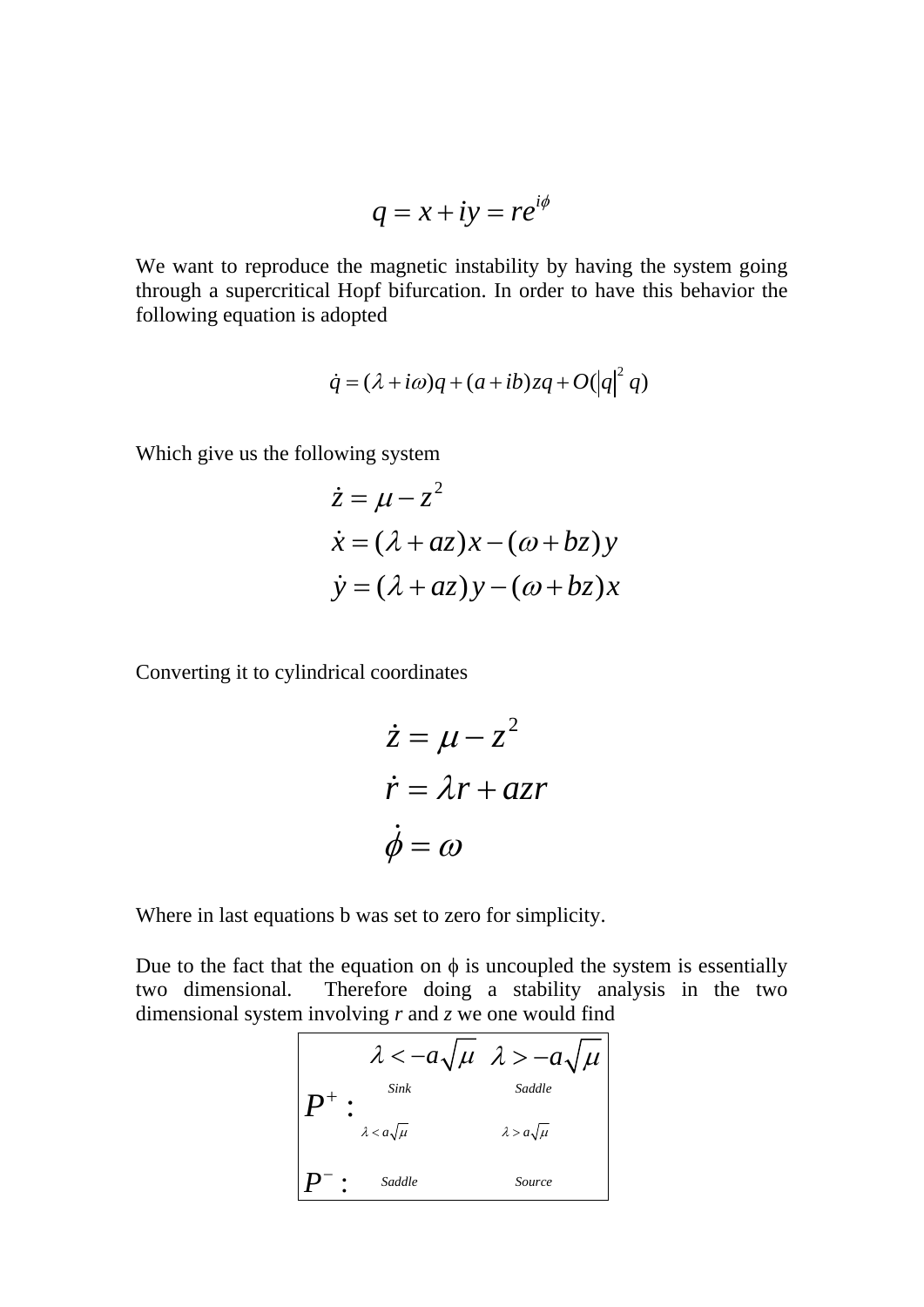In order to make the make the model more realistic we need some back reaction from the magnetic field in the flown. This is interaction is done via Lorentz force, which is quadratic in the magnetic field intensity. Therefore we add a term proportional to  $|q|^2$ . We make sure that we have a negative sign to obtain a supercritical Hopf bifurcation. Our system takes then the following form

$$
\begin{aligned}\n\dot{z} &= \mu - z^2 - (x^2 + y^2) & \dot{z} &= \mu - z^2 - r^2 \\
\dot{x} &= (\lambda + az)x - \omega y & \dot{r} &= \lambda r + azr \\
\dot{y} &= (\lambda + az)y - \omega x & \dot{\phi} &= \omega\n\end{aligned}
$$

Even with last inclusion our system stills two dimensional. Doing a stability analysis we found:



The bifurcation diagram for this system is

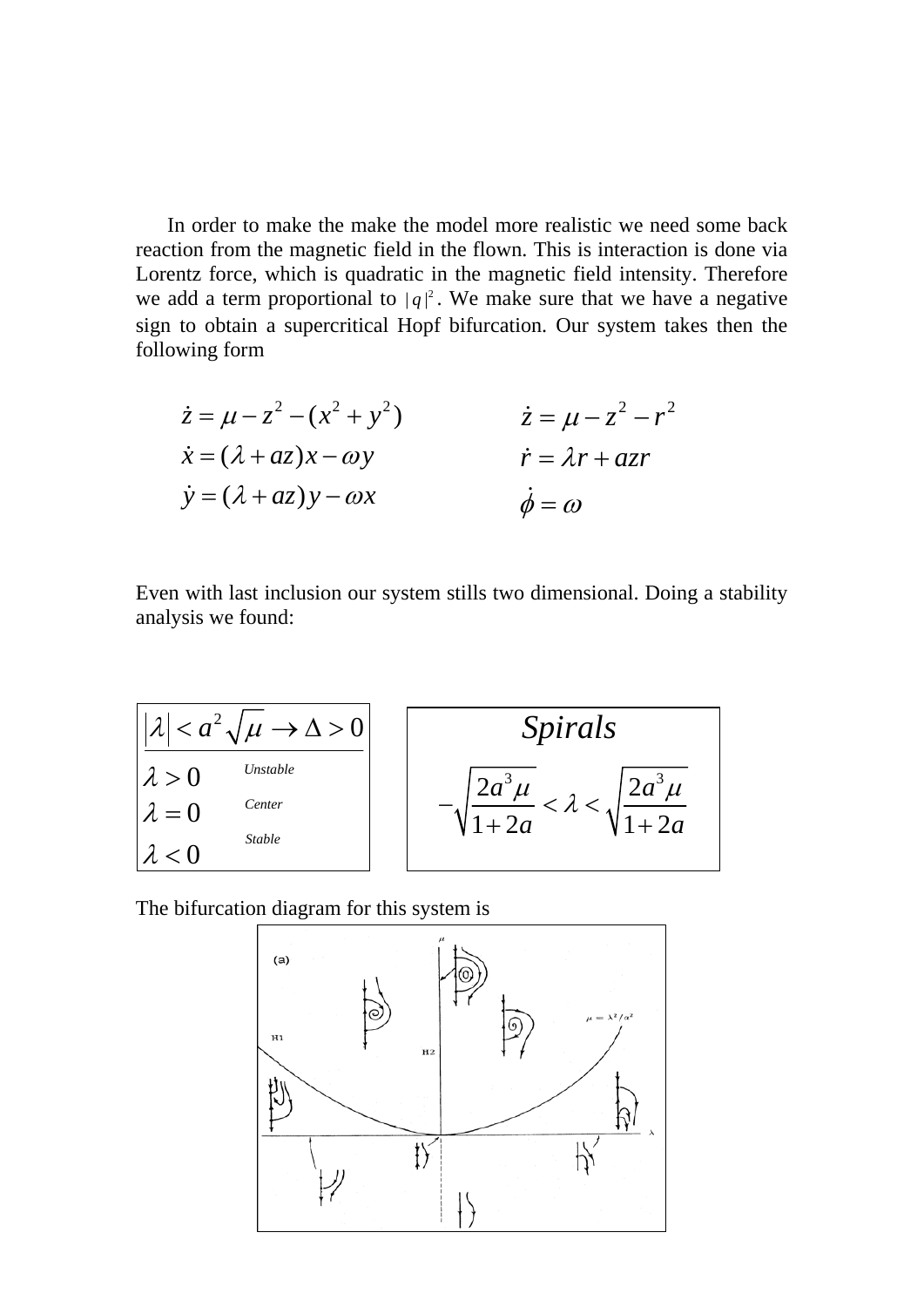We reproduced all qualitatively different regions of last diagram using pplane as it was shown in the presentation. We shall not reproduce those figures here to avoid redundancy.

Summarizing, we have so far two Hopf bifurcations. At the first one we have that the fixed point becomes a limit cycle and after the second bifurcation the limit cycles becomes a two-torus. The limit cycles represents the oscillatory dynamo actions whereas the two-torus represents the long-term modulation of the magnetic activity.

Our next step is to break the symmetry that causes the degeneracy. We do that by adding a cubic term on *z* equation. Our system is therefore

| $\dot{z} = \mu - z^2 - (x^2 + y^2) + cz^3$ | $\dot{z} = \mu - z^2 - r^2 + cz^3$ |
|--------------------------------------------|------------------------------------|
| $\dot{x} = (\lambda + az)x - \omega y$     | $\dot{r} = \lambda r + a z r$      |
| $\dot{y} = (\lambda + az)y - \omega x$     | $\phi = \omega$                    |

Another stability analysis gives us

$$
\lambda = 0 \rightarrow
$$
\n $\Delta = 2a\mu$ \n $\mu > 0 \rightarrow$ \nHopf  
\n $\lambda = -\frac{2a}{3c} \rightarrow$ \n $\Delta = 2a\mu - \frac{8}{27} \frac{a}{c^2}$ \n $\mu > \frac{4}{27c^2} \rightarrow$ \nHopf

Next figure illustrate the parameter space of the system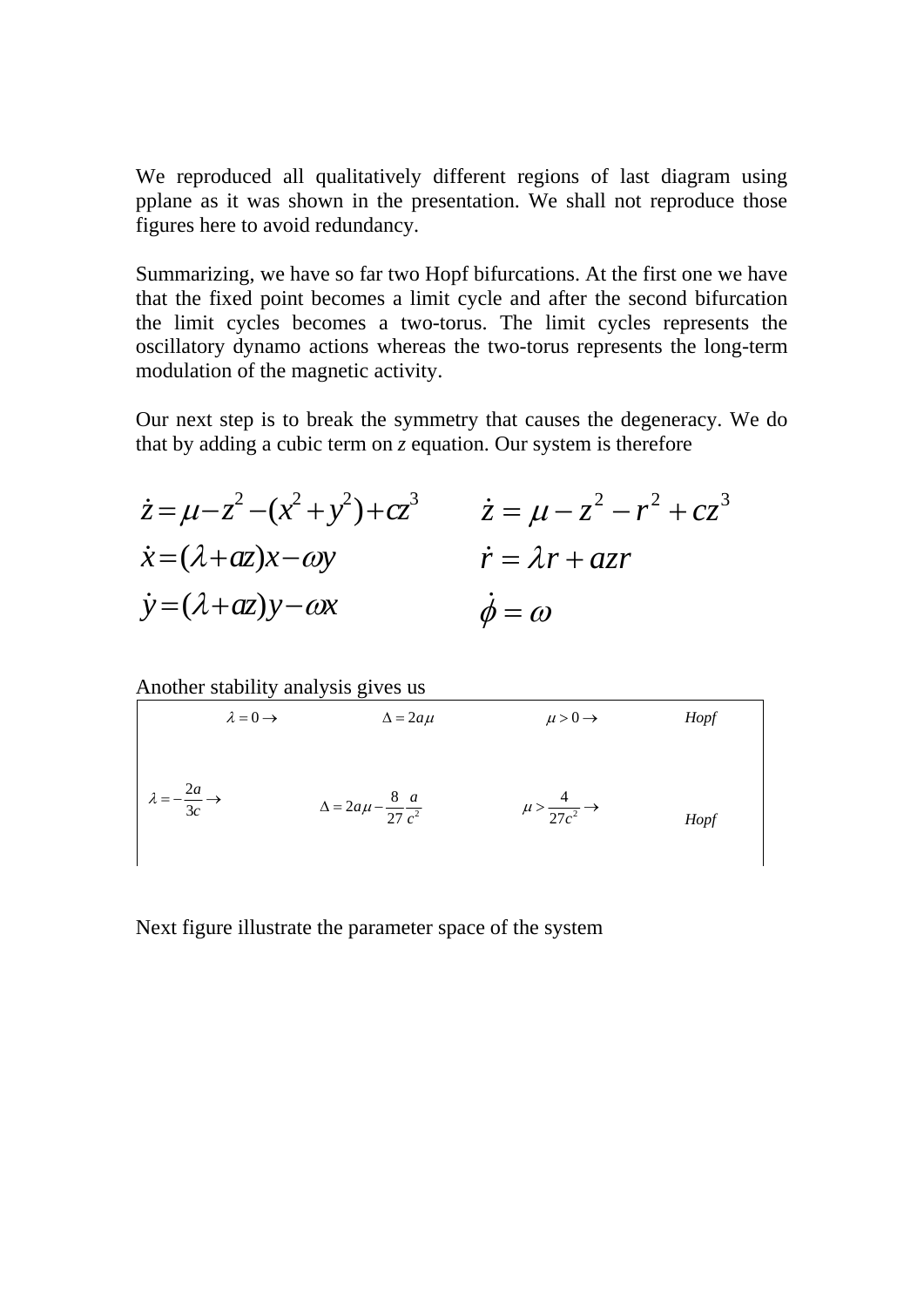

Although our model can describe a good variety of regimes of magnetic activity we still want the torus to break up into chaos. With the present model this is impossible since the system is still two dimensional. We do that adding a cubic term to the equation that describes the dynamics of the toroidal field. Our system becomes then

$$
\begin{aligned}\n\dot{z} &= \mu - z^2 - (x^2 + y^2) + cz^3 & \dot{z} &= \mu - z^2 - r^2 + cz^3 \\
\dot{x} &= (\lambda + az)x - \omega y + dz(x^2 + y^2) & \dot{r} &= \lambda r + azr + dr^2 z \cos \phi \\
\dot{y} &= (\lambda + az)y - \omega x & \dot{\phi} &= \omega - drz \sin \phi\n\end{aligned}
$$

We have now a full 3 dimensional system that might in principle allow chaotic behavior.

### 3. NUMERIC EXPERIMENTATION

3.1 – Parametric curve in parameter space.

With the objective of simplifying our numerical experimentation we followed the authors steps and chose a parametric curve in the parameter space. The curve is chosen such that it crosses all the interesting regimes in parameter space.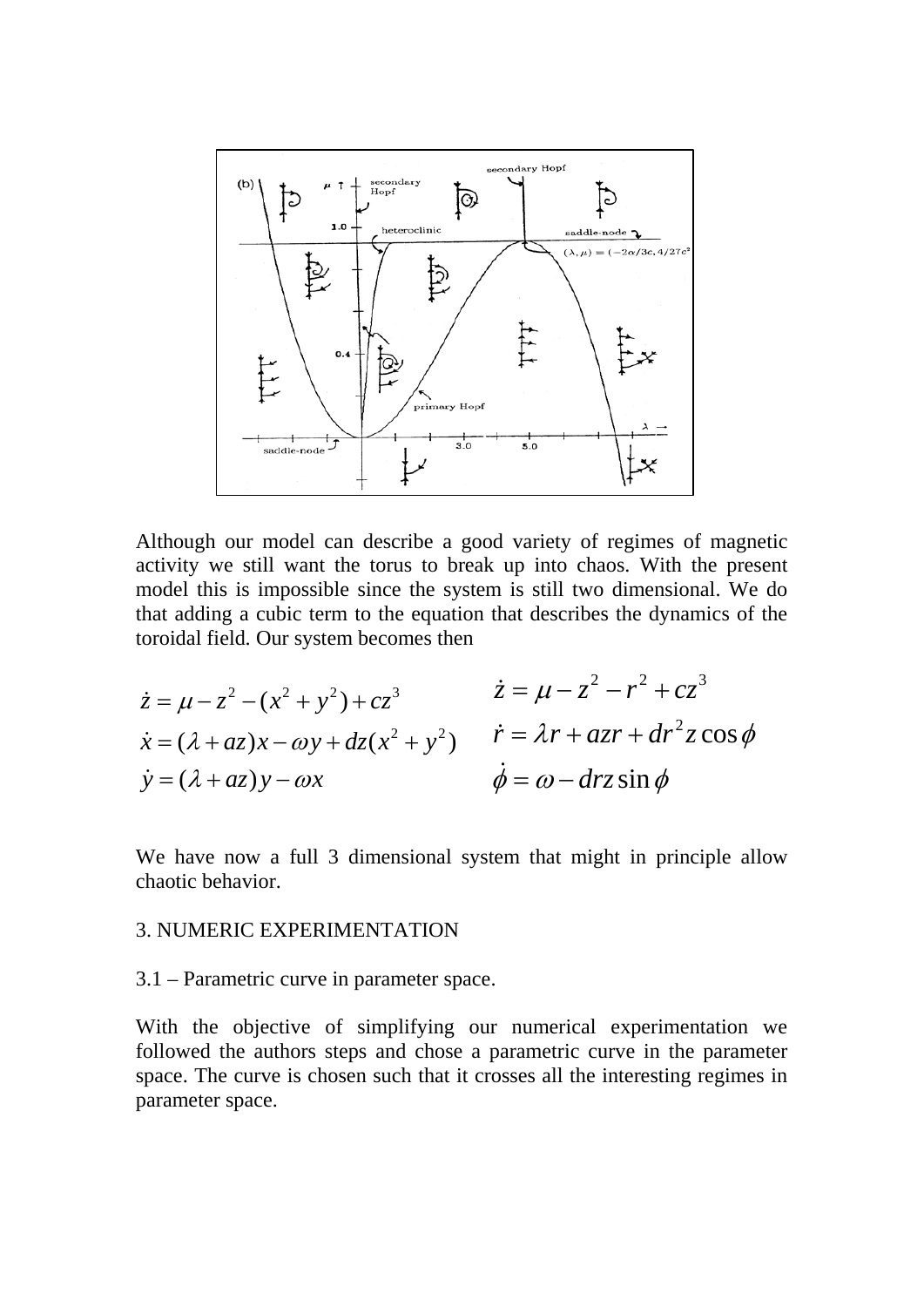The curve is given by

$$
\mu = \Omega^{1/2},
$$
  
\n
$$
\lambda = \frac{1}{4} \left[ (\ln \Omega + 2) \exp(-\Omega/100) \right]
$$

We can see this curve in next figure



## 3.2- NUMERICAL RESULTS

We computed numerical solutions varying the parameter  $\Omega$  in order to obtain results for all interesting regimes.

 $3.2.1 -$ 

 $\Omega$  <<1

In this regime all trajectories collapses towards the fixed point representing the convective state. The results are illustrated on next figures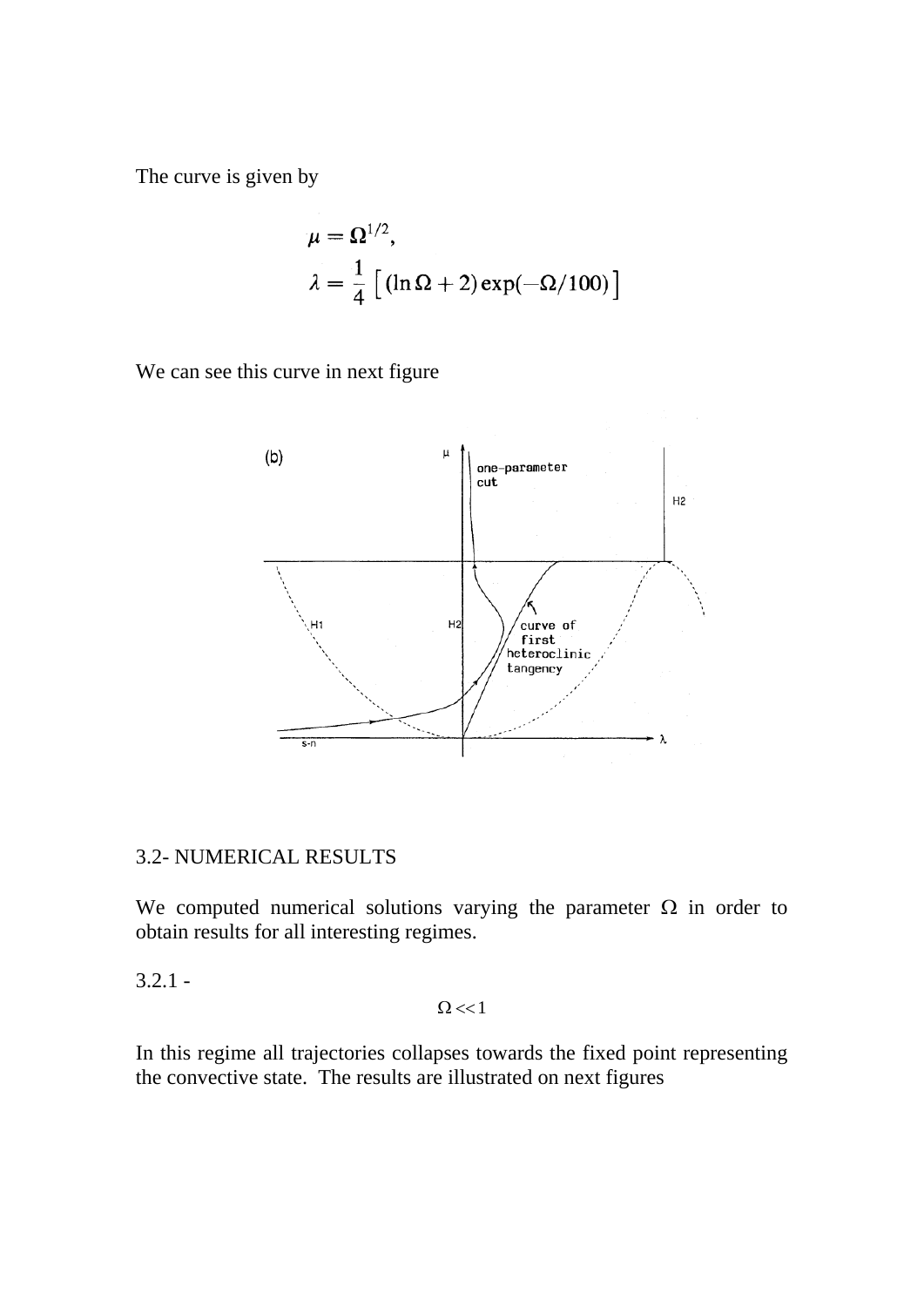

It is evident from last figures that after some small oscillations the system collapses to the fixed point.

3.2.2 -

$$
\Omega=6.38\!\times\!10^{-3}
$$

At this value our system is slightly above the first Hopf bifurcations. Therefore we should expect a limit cycles.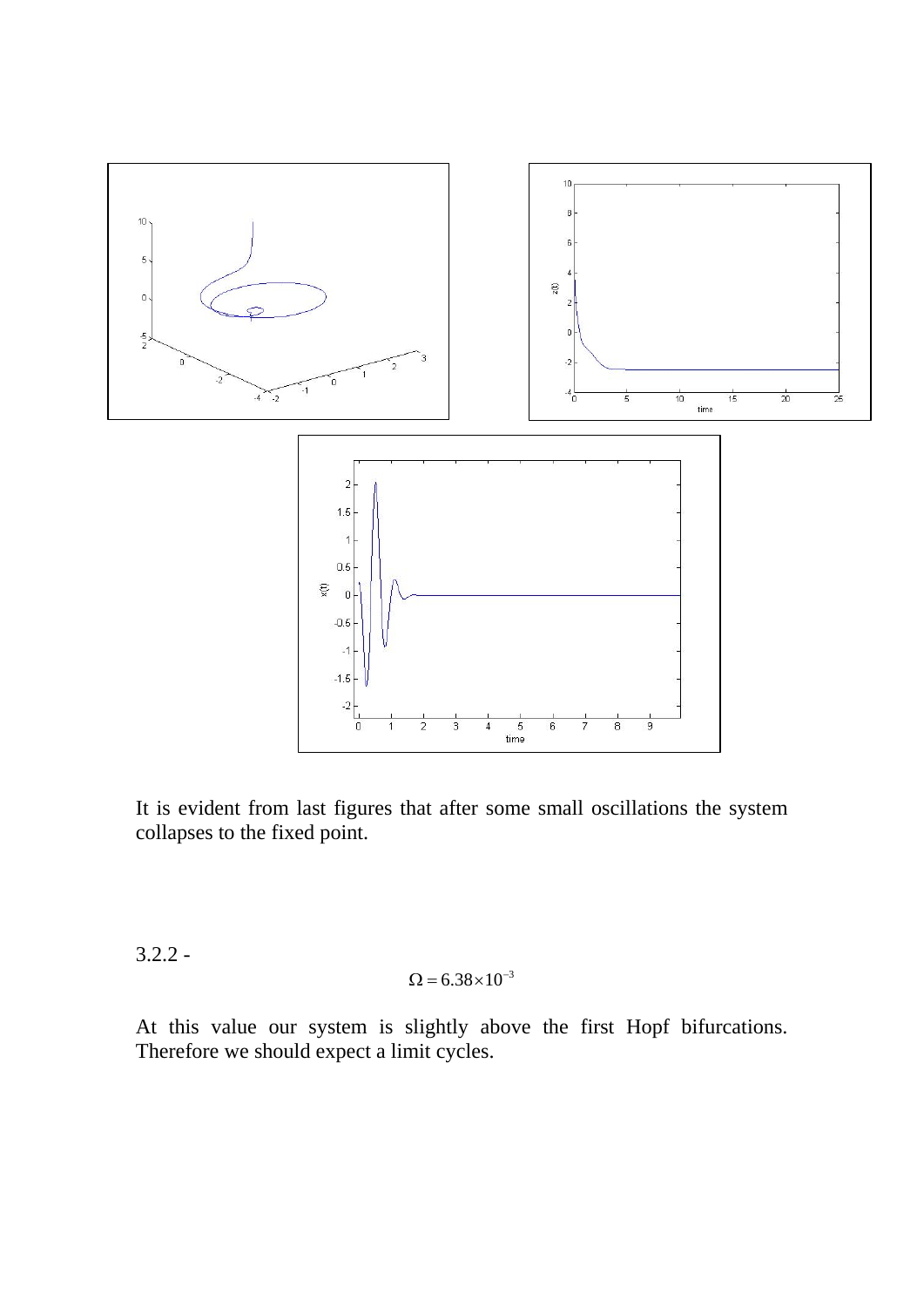

We see clearly that after some transience the system collapses in the limit cycle, where *x* and *y* presents periodic behavior and *z* becomes constant.

$$
\Omega = 1.1 \times e^{-2}
$$

At this value of  $\Omega$  the system has gone under the second Hopf bifurcation, therefore we should expect the orbits to be lying onto the two torus.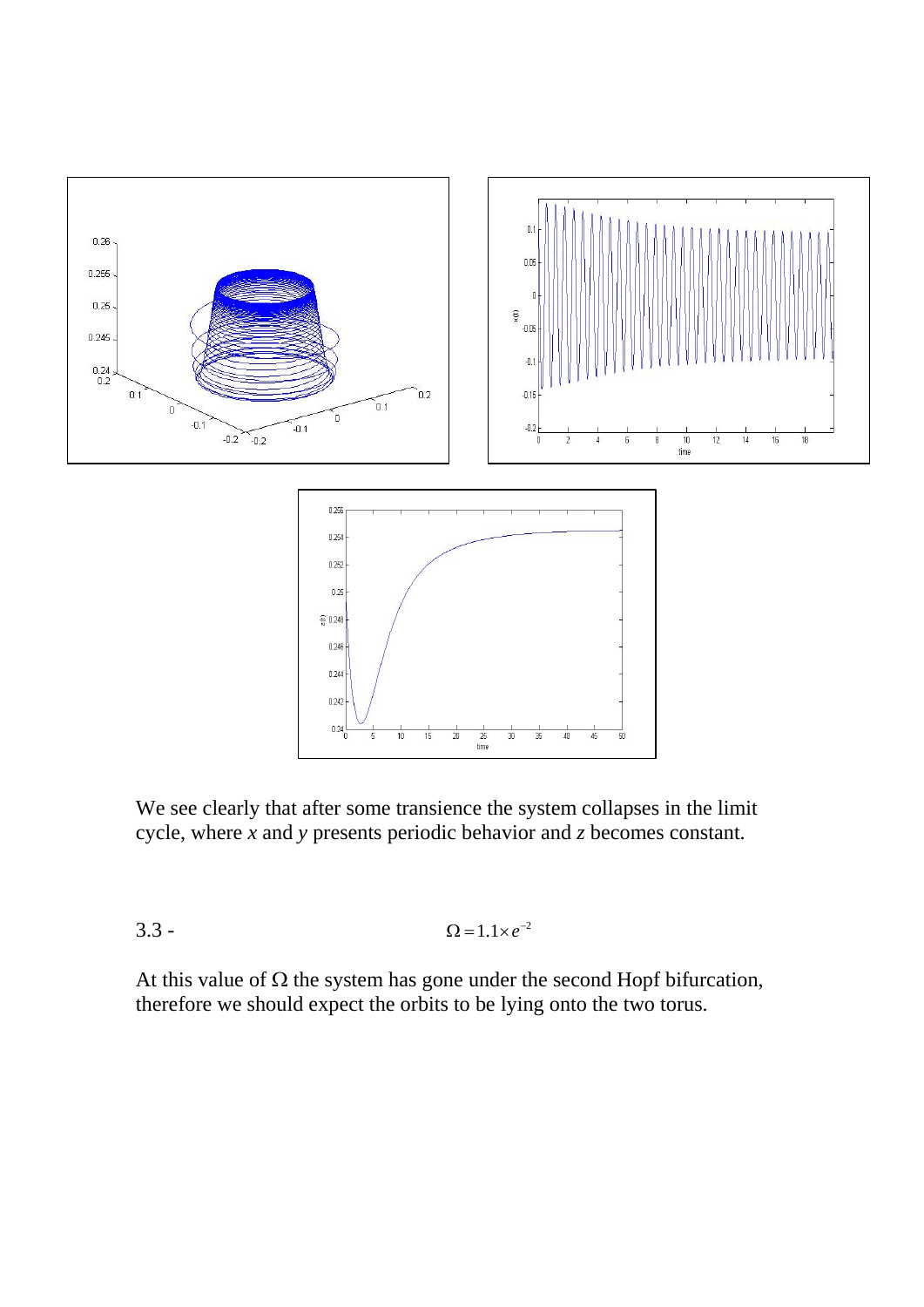

We can see from last pictures that the orbits lie in the surface of the twotorus. Furthermore we see the periodic solutions of *z* and the periodicmodulated solutions for *x* and equivalently for *y*.

 $3.4 -$ 

## $\Omega = 0.85$

We finally reached the regime where the system presents chaotic solutions. As the next figures show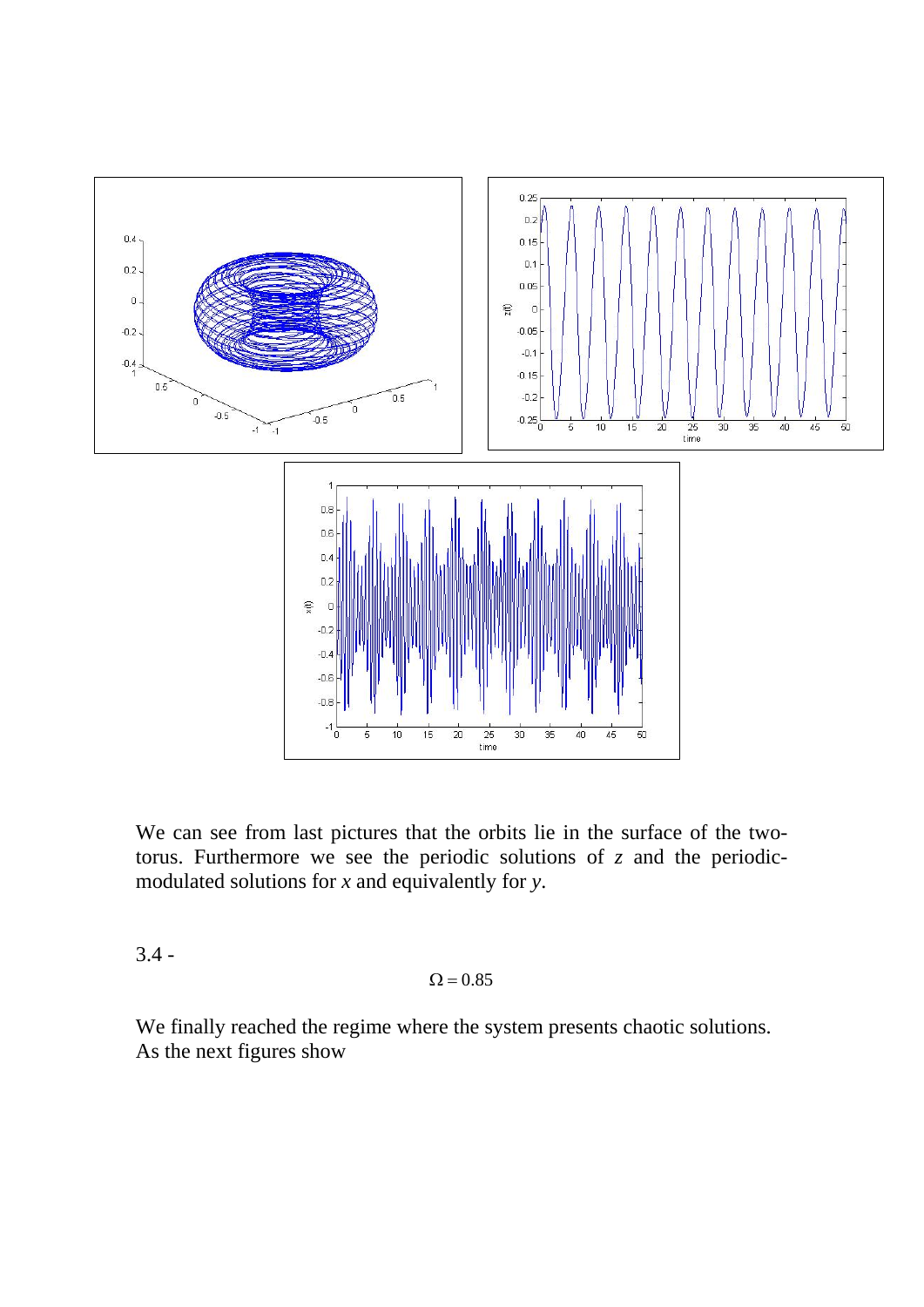

From last picture we can see the aperiodic behavior of system, characteristic of a chaotic regime.